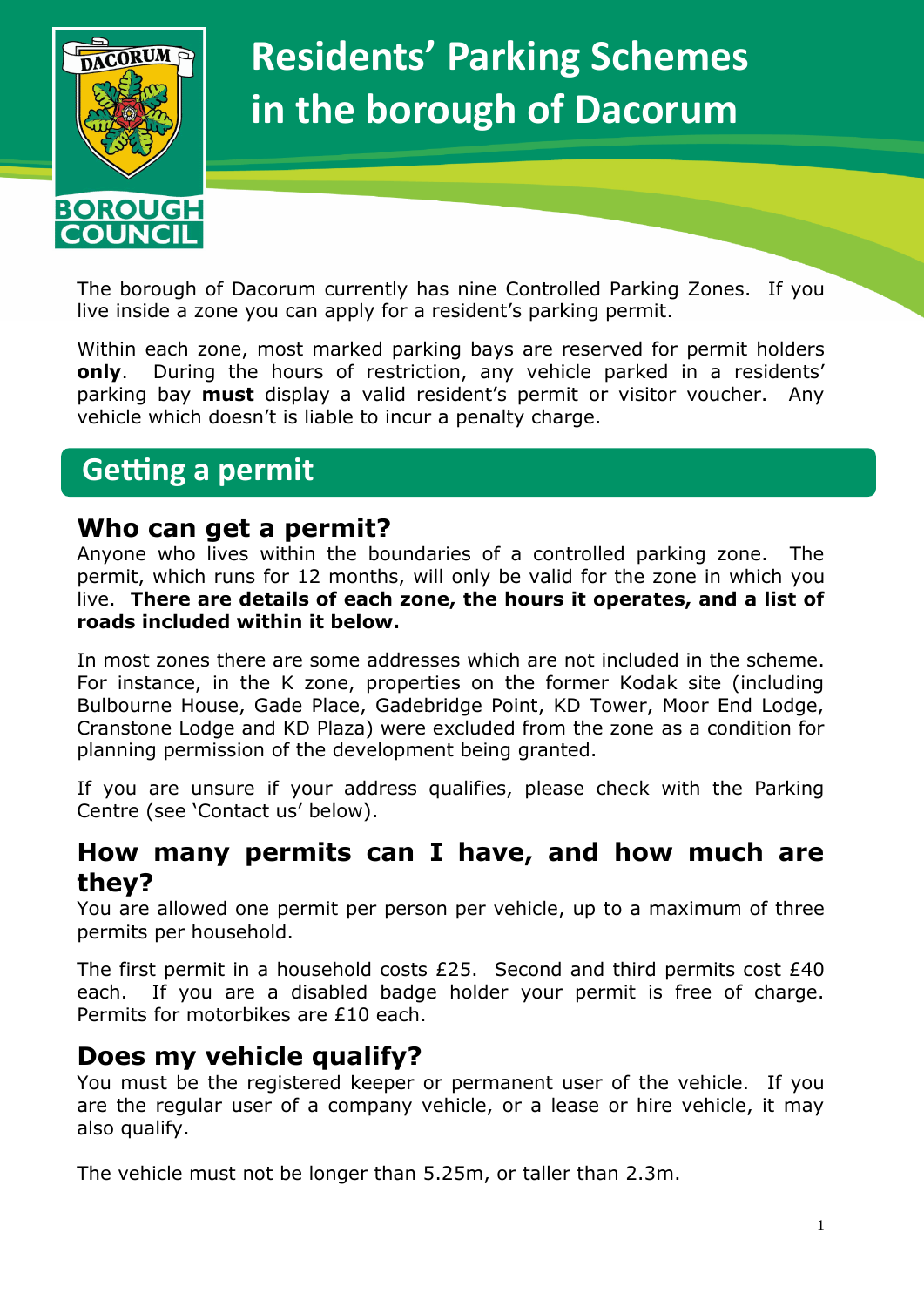# **How do I get a permit?**

By applying online at www.dacorum.gov.uk. Follow the link through to Parking and then select "Residents Parking". Click "Apply for a new residents permit online" and complete the steps. If renewing, select the date that is a day after the expiry on your current permit. The permit will be delivered to your address.

Alternatively, complete the application form available from the Parking Centre, and then send or bring it to us with the appropriate fee.

#### **For both methods, you will need to provide proof of your address and that you are the registered keeper or permanent user of the vehicle. This evidence will be required every year upon renewal.**

### **Proof of address**

If your name appears on the current version of the electoral register which is available for public inspection, you will **not** have to provide any other proof.

If it doesn't, or if you have asked for your details to be excluded from the public version, you will need to provide **one** of the following:

- $\bullet$  a tenancy agreement (minimum 6 month tenancy, dated no more than three months previously)
- a solicitor's letter confirming the completion of the sale of the property (provided the transaction took place no more than three months previously)
- a current Council Tax bill dated no more than three months previously
- a pension or benefit book, or a current letter of entitlement
- a utility bill dated no more than three months previously (gas, water, electricity or landline telephone bill only)

Any document submitted **must** contain the name of the applicant and their current address (which must be a qualifying address within the zone). We cannot accept other documents, such as driver's licence, mobile telephone bill, broadband or subscription TV bill.

### **Proof that the vehicle qualifies**

You will need to provide **one** of the following:

- $\bullet$  the vehicle registration document (V5)
- insurance documents showing the applicant as principal or a named driver, the registration number and the registered address of the vehicle
- an official bill of sale or invoice (provided the transaction took place no more than three months previously)
- a lease or hire agreement
- if it is a company vehicle, a letter on company letterhead, signed by the company secretary or similar and dated within the last three months. It must confirm the registration number, make, model and colour of the vehicle and also that the applicant is the keeper of the vehicle

**Any document, including a company letter, must contain the name of the applicant and their current address (which must be a qualifying address within the zone). We cannot accept handwritten documents.**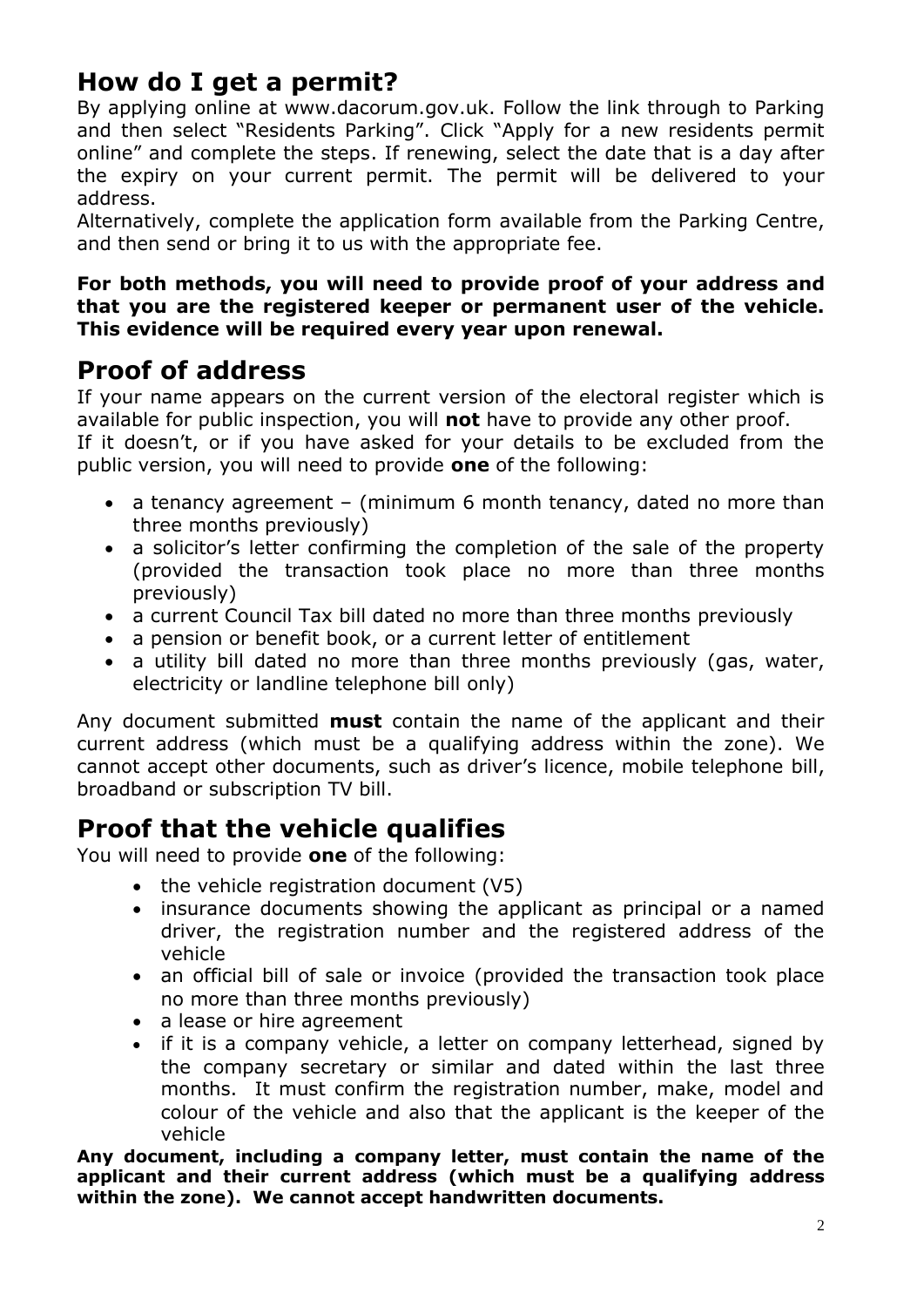# **Other permits**

#### **Visitor vouchers and permits**

You can buy visitor vouchers and week-long visitor permits if you live within the controlled parking zone, as long as you qualify and can provide the necessary proof of your residence within the zone. There is more information in our 'Visitor Vouchers' leaflet.

#### **Extra permits for work vehicles**

If you need to use a specially adapted vehicle for work (for instance, a gas fitter or AA patrol) you may be eligible for an extra permit. **Company cars do not qualify.** You must show that the vehicle is essential to your livelihood, and that there are no alternative parking spaces available.

A work vehicle permit costs £40. To qualify, vehicles must not be longer than 5.25m, or taller than 2.3m. For more information, please contact the Parking Centre (see 'Contact us' below).

#### **Special permits**

If your needs don't match the normal permit criteria we may be able to grant you a special permit. For instance, if your health means that you depend on visits from family carers on a routine basis, and you need a permit for your family carers to use when they visit, we may be able to help.

When you apply for a special permit you will need to provide supporting, usually medical, evidence of your circumstances. For more information, please contact the Parking Centre (see 'Contact us' below).

#### **Business permits**

Businesses with addresses that fall within a zone may qualify for a single business permit for up to two operational vehicles. The cost of these permits is £300 per year. There is more information in our 'Business permits' leaflet.

#### **Temporary and replacement permits**

If your usual vehicle, for which your permit was issued, is unavailable (such as away for repair or service), we can issue a temporary permit for another vehicle for a maximum of two weeks. You must leave your original permit with the Parking Centre before the temporary permit is issued. We will return it to you when you return the temporary permit to us.

If you change your vehicle, you must also change your permit. We will need to see proof that the new vehicle qualifies for a permit, and the original permit must be returned to us. **Lost permits are not normally replaced.** 

The first change in any 12 month period is free. Further changes cost £7 each.

# **Refunds**

If you no longer need a permit and it has not yet expired, you may be able to get a partial refund. Contact the Parking Centre for more details (see 'Contact us' below). We can only offer a refund when the permit is returned to us.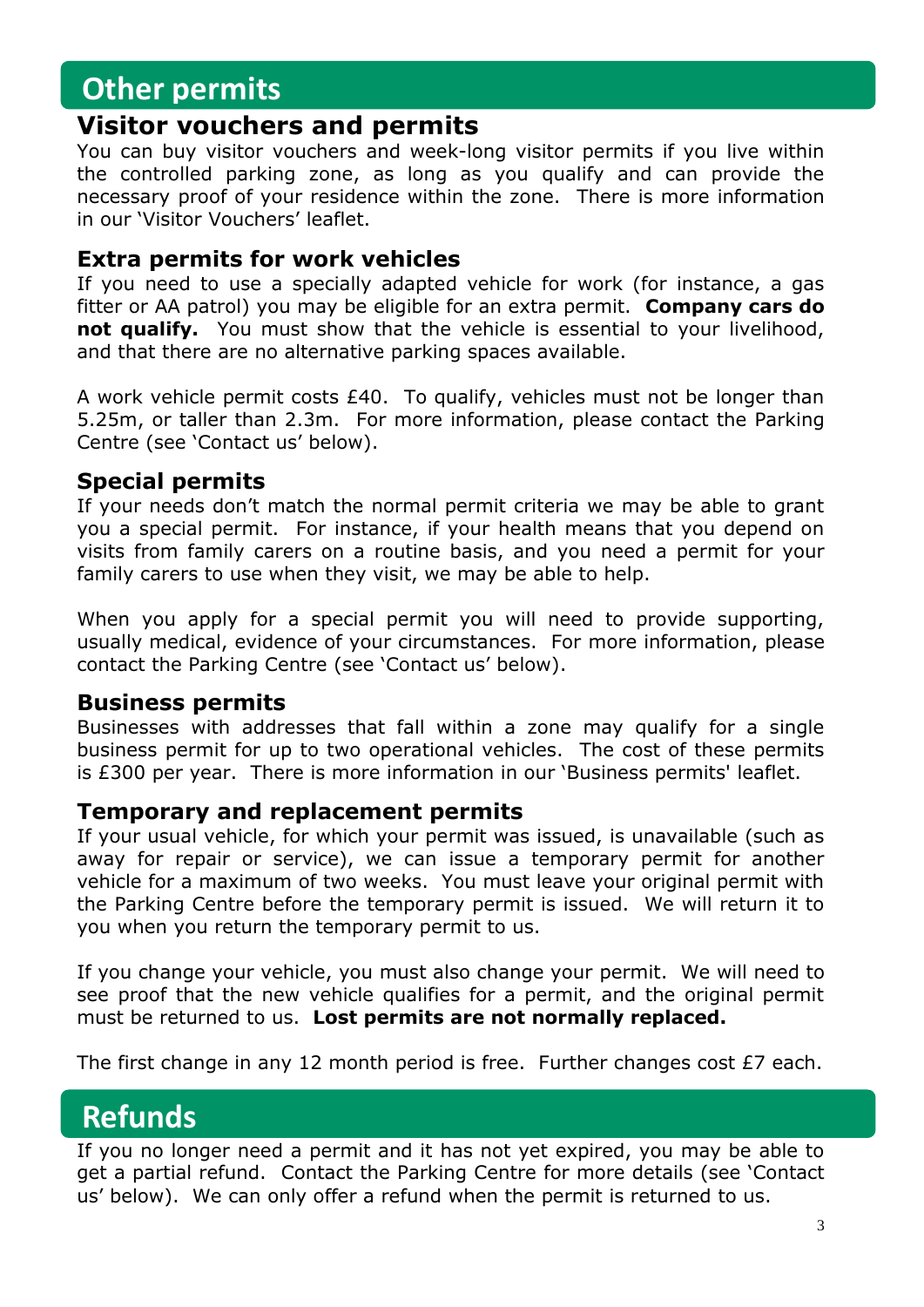# **Conditions and restrictions**

#### **Penalty charge notices**

We will not issue a permit for a vehicle for which there are unpaid penalty charge notices.

### **Bank holiday restrictions**

**Any parking restrictions in Dacorum that apply every day, or on set days of the week, also apply on Bank Holidays**. This includes permit bays in controlled parking zones, yellow lines and pay and display charges.

### **Driveways and suspended bays**

You must not park across driveways within a permit bay, unless it is your own driveway, and you display a valid permit. **We may withdraw your permit if you do so.**

From time to time, we may suspend the use of a residents' bay or bays for a short period. If we do so, the bays concerned will be marked as suspended by one or more signs, which will also give the dates on which the suspension will be in force.

You may **not** park in a permit bay which has been suspended. Vehicles parked in these bays will be issued with a penalty charge notice, even if a permit is on display.

### **Parking spaces available**

So that controlled parking zones can benefit local residents, we restrict the number of permits available to any household and we do all that we can to prevent unauthorised use of permit bays.

However, please be aware that having a parking permit does not guarantee you a parking space.

**In some circumstances (house moves or skip hire, for example), we can suspend a bay or bays for a short time. There is a charge for this – Please contact the Parking Centre**

**Details of each zone, the hours it operates, and a list of roads included within them appear on the next three pages.**

### **Contact us**

### **For more information or help, please call the Parking Centre on 01908 223505.**

The Parking Centre, PO Box 921, Civic Centre, Marlowes, Hemel Hempstead, Herts HP1 1ZP. We are open from 9am to 5.30 pm Monday to Friday, and 9am to 1pm on Saturday. Our customer entrance is behind the Marlowes Health Centre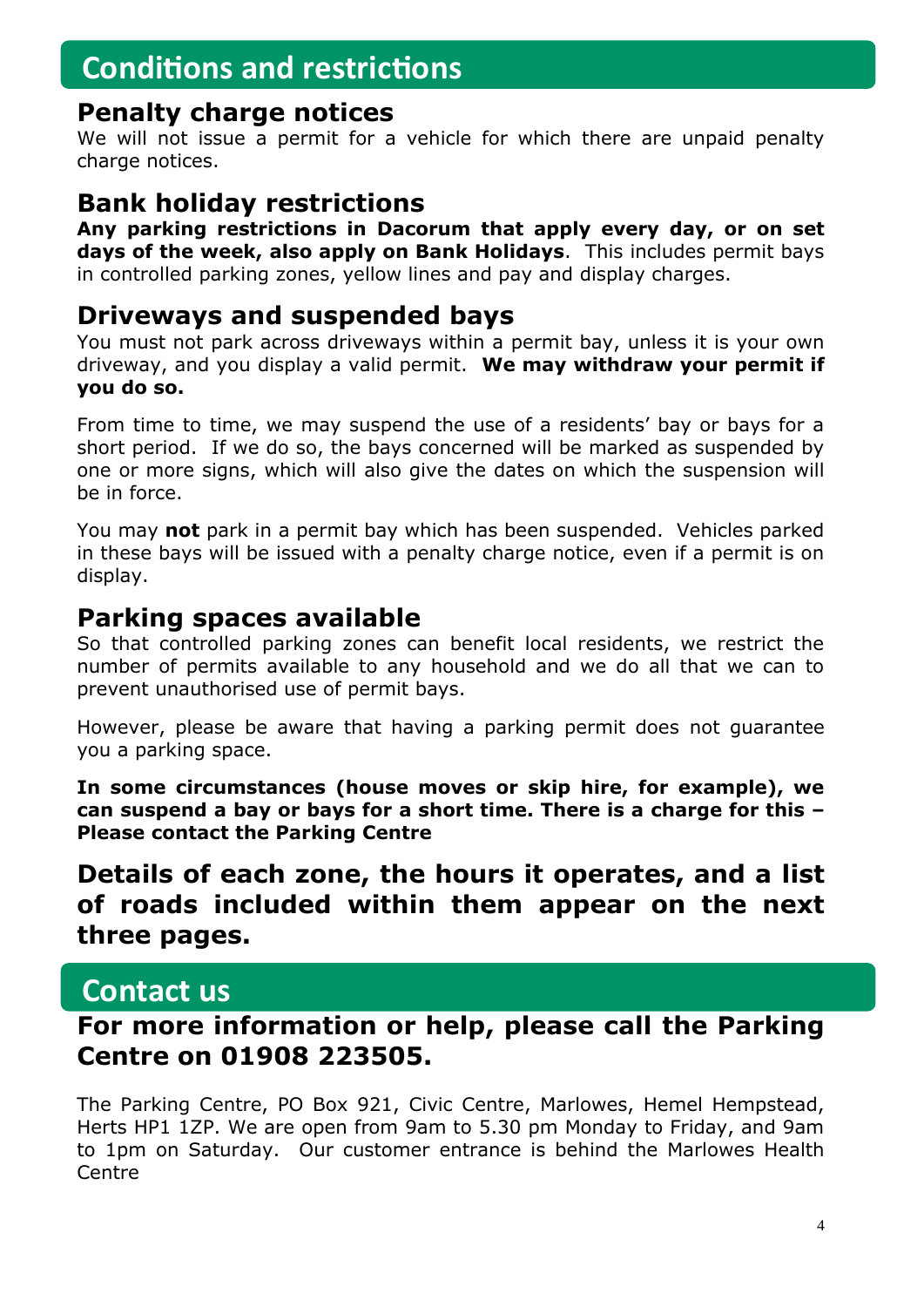### **Zone A**

#### **Restricted hours: 10am to 10pm Monday to Sunday**

Two Waters Road (From the river bridge to the end of the cul-de-sac)

# **Zone B**

**Restricted hours: 8am to 6pm Monday to Friday**

Beaumayes Close

# **Zone C**

#### **Restricted hours: 8am to 8pm Monday to Sunday**

| Astley Road                                     | Cotterells Hill                |
|-------------------------------------------------|--------------------------------|
| Bury Road (between its junction with Heath Brow |                                |
| Leighton Buzzard Road and the Heath Close       |                                |
| northern boundaries of numbers 78 Heath Lane    |                                |
| and $75)$                                       | Leighton Buzzard Road (between |
| <b>Cemmaes Meadow</b>                           | numbers 150 and 186)           |
| Cemetery Hill                                   | South Hill Road                |
| <b>Collett Road</b>                             |                                |
| Cotterells (between numbers 2 and               |                                |
| 62)                                             |                                |

# **Zone K**

#### **Restricted hours: 8am to 10pm Monday to Sunday**

Charles Street Cotterells (between numbers 64 and Vicarage Close 264a) Park Road St Johns Road (East of its junction with Park Road)

# **Zone H**

#### **Restricted hours: 8am to 8pm Monday to Saturday**

Alexandra Road Broad Street Christchurch Road Crescent Road Concorde Drive East Street

Fernville Lane Hillfield Road (between Alexandra Road and Mayflower Avenue) Midland Road (between junction with Mayflower Avenue and Marlowes) Walnut Grove